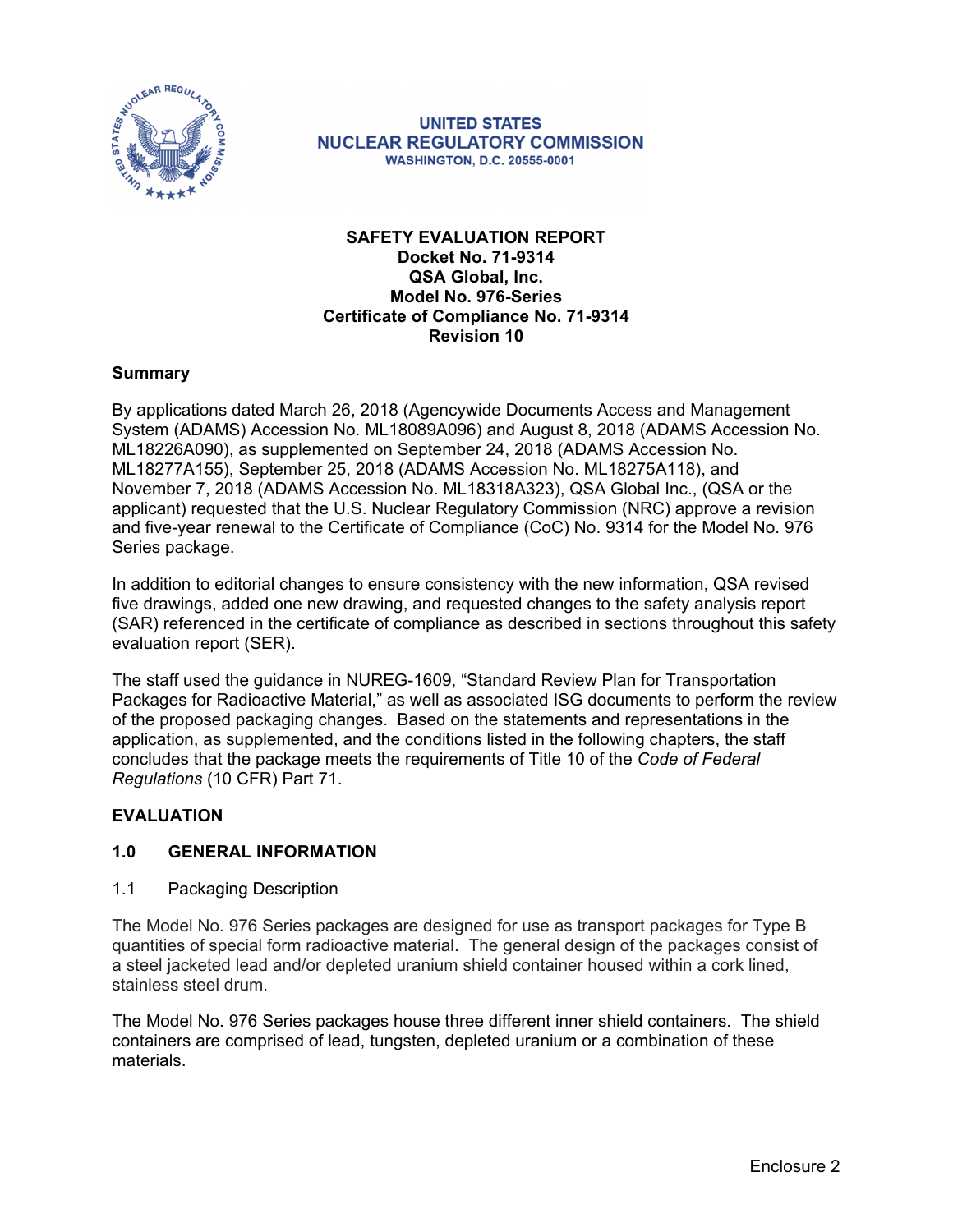### 1.1.1 Model 855 Shield

The Model 855 shield container (Model 855) is comprised of a depleted uranium shield secured within a steel welded housing. The shield allows for the loading of up to eight individual sources within titanium J-tubes in the shield. The sources are attached to the end of a source wire assembly and prevented from movement during transport by means of lock assemblies which secure the radioactive sources at the bottom of the eight J-tubes. A polyurethane foam is also used to fill the voids between the shield and the inner surfaces of the Model 855 steel housing. The Model 855 shield weighs a maximum of 225 lbs (102 kgs) and contains a maximum of 135 lbs (61 kgs) of depleted uranium.

# 1.1.2 Model 3056 Shield

The Model 3056 is a lead shield container which incorporates stainless steel strapping, handle bosses and lifting handles along with a combination lower depleted uranium insert and upper lead insert with ten stainless steel "J" tubes. The lead insert is partially enclosed by stainless steel. The "J" tubes are covered with tube caps and the tube caps are further covered by a stainless steel lid secured to the container by a steel rod and retaining nut. The shield incorporates two lifting handles 180 degrees apart on the sides. The Model 3056 includes a cover which protects the source tubes and caps during shipment. The shielding components are clamped together by means of a steel cradle or sheath and a flange on the upper insert. The Model 3056 shield weighs a maximum of 114 lbs (52 kgs).

# 1.1.3 Model 1911 Shield

The Model 1911 is a stainless steel encased, lead shield container which includes a bolted shield lid and a stainless steel lifting eyebolt. The shield lid is secured to the shield container body by four stainless steel bolts and washers. The inner shield cavity incorporates either a depleted uranium upper and lower shield insert, a tungsten upper and lower shield insert, or a lead upper and lower shield insert. Additional handling source stainless steel, aluminum or tungsten capsule holders or cans may be used in the shield insert cavities. The maximum weight of the Model 1911 shield is 184 lbs (84 kgs).

The main shielding for the Model 1911 is provided by a lead shield body encased by a welded steel cylinder. The design incorporates one of three insert configurations within the source cavity to allow for different source loading applications within the Model 1911 shield. Approval of all three shield insert configurations is for the same Ir-192 radioactive capacity of 1,000 Ci. The inner shield insert combinations are as follows:

- i. Option 1: DU Plug/Insert Configuration (P1992 and P1991)
- ii. Option 2: Lead Plug/Insert Configuration (L1992 and L1991)
- iii. Option 3: Tungsten Plug/Insert Configuration (T1992 and T1991)

# 1.1.4 Package Assembly

The stainless steel drum with cork liner inserts to provide shield stability during transport. The drum provides structural strength to the overall package while the cork serves to limit inner shield movement during transport as well as act as a thermal insulator in case of fire.

The drum includes a removable lid which is secured in place using a lid closure band and four stainless steel lid bolts. The lid bolts are inserted through four holes spaced equidistantly around the diameter of the drum. The drum lid has four stainless steel blocks welded on all four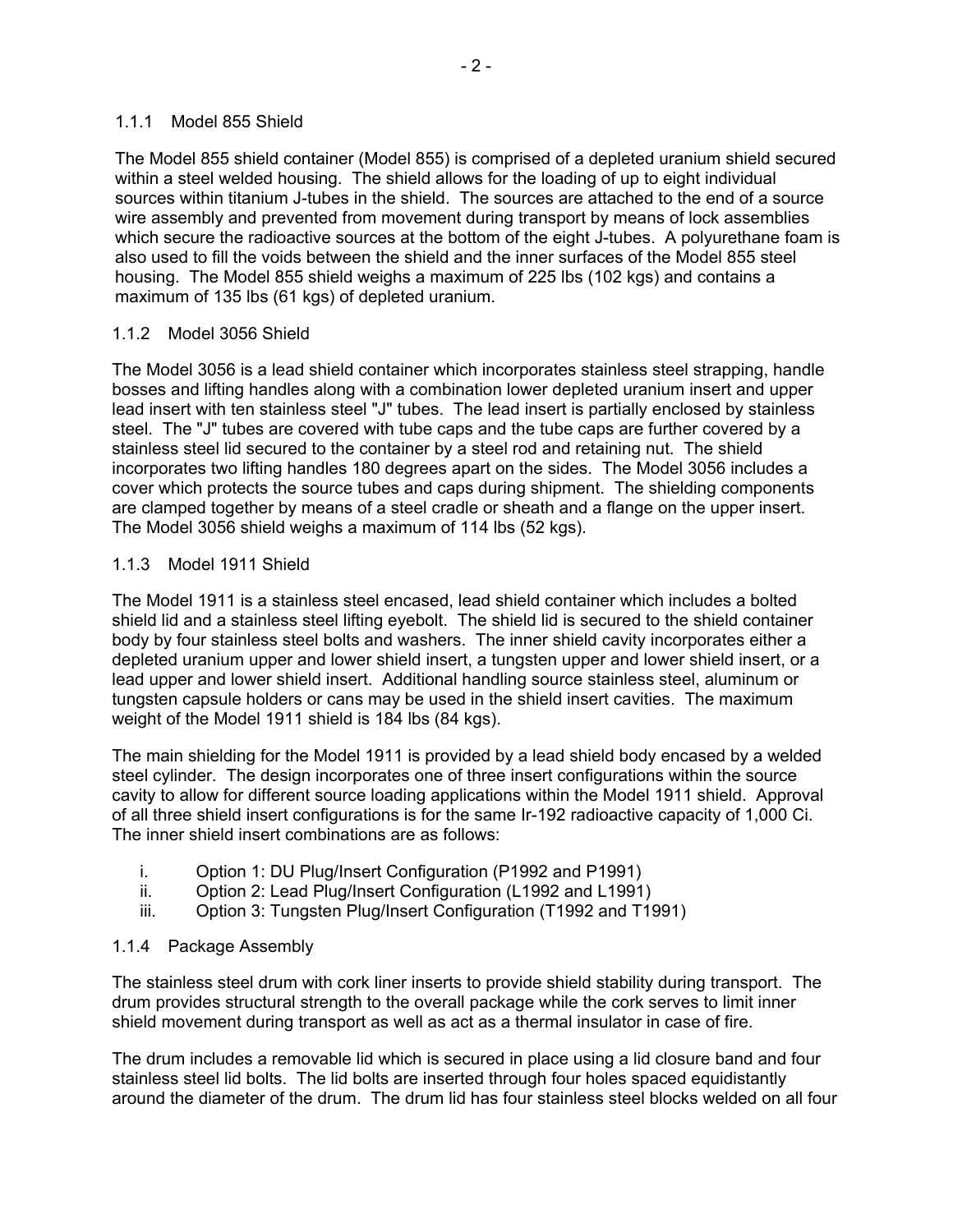sides to the underside of the lid. The block welds are on the full length of the block on each side. This application proposes an additional construction for the drum lid. The drum lid can alternatively be constructed to replace the welded, threaded blocks with floating nuts retained in square tubes that are welded to the lid. Both constructions (blocks/floating nuts) are drilled and tapped to accept the same sized bolt.

The drum uses a closure band that can be carbon steel or stainless steel and associated hardware. There are two versions of the closure band described in SAR Drawing Nos. RCLM009, Revision C and RCLM011, Revision B.

### 1.2 Contents

The applicant requested an increase in the maximum content weight for the 976F model from 3.3 grams to 220 grams. The overall package weight for the 976F remains essentially unchanged (change represents 0.18% of overall package weight). This change is made for consistency with the other package models (976A and 976C) and has no adverse impact on the package integrity.

### 1.3 Drawings

QSA revised five drawings and added one new drawing showing the proposed changes. The revised drawings showing the transport packaging include:

| R97600, Rev E, Sheets 1-4<br>R97608, Rev K, Sheet 1 | Model 976 Transport Package<br>20 Gallon Drum, Model 976 |
|-----------------------------------------------------|----------------------------------------------------------|
| R1911, Rev H, Sheets 1-6                            | Model 1911 Shield                                        |
| R3056, Rev H, Sheets 1-4                            | Model 3056 Shield Container Top Level Assy               |
| R85590, Rev K, Sheets 1-6                           | Model 855 Source Changer                                 |
| Nou drougan                                         |                                                          |

New drawing: RCLM011, Rev B Clamp Band

Revisions to R97600, R1911, R3056 and R85590, which stem from the August 8, 2018 application, remove the ASME B18 hardware requirement from the drawings, however, material specification requirements for the lid screw hardware which are important to safety remain on SAR Drawing No. R97600, Revision E.

Further, revised SAR Drawing No. RCLM011, Revision B to address concerns regarding the lug welding specified on the drawing, which stem from the September 25, 2018 submittal. This updates the drawing to add weld specifications to the drawing to reflect the construction of the clamp bands used in the testing under Test Plan 214 (TP-214) report. Note 5 is also added to the drawing to state that weld sizes shown are minimum and can be larger. This was added to reduce unnecessary component rejection for production clamp bands that may be received with oversized welding, while ensuring the same or better performance when used on the 976 Series packages.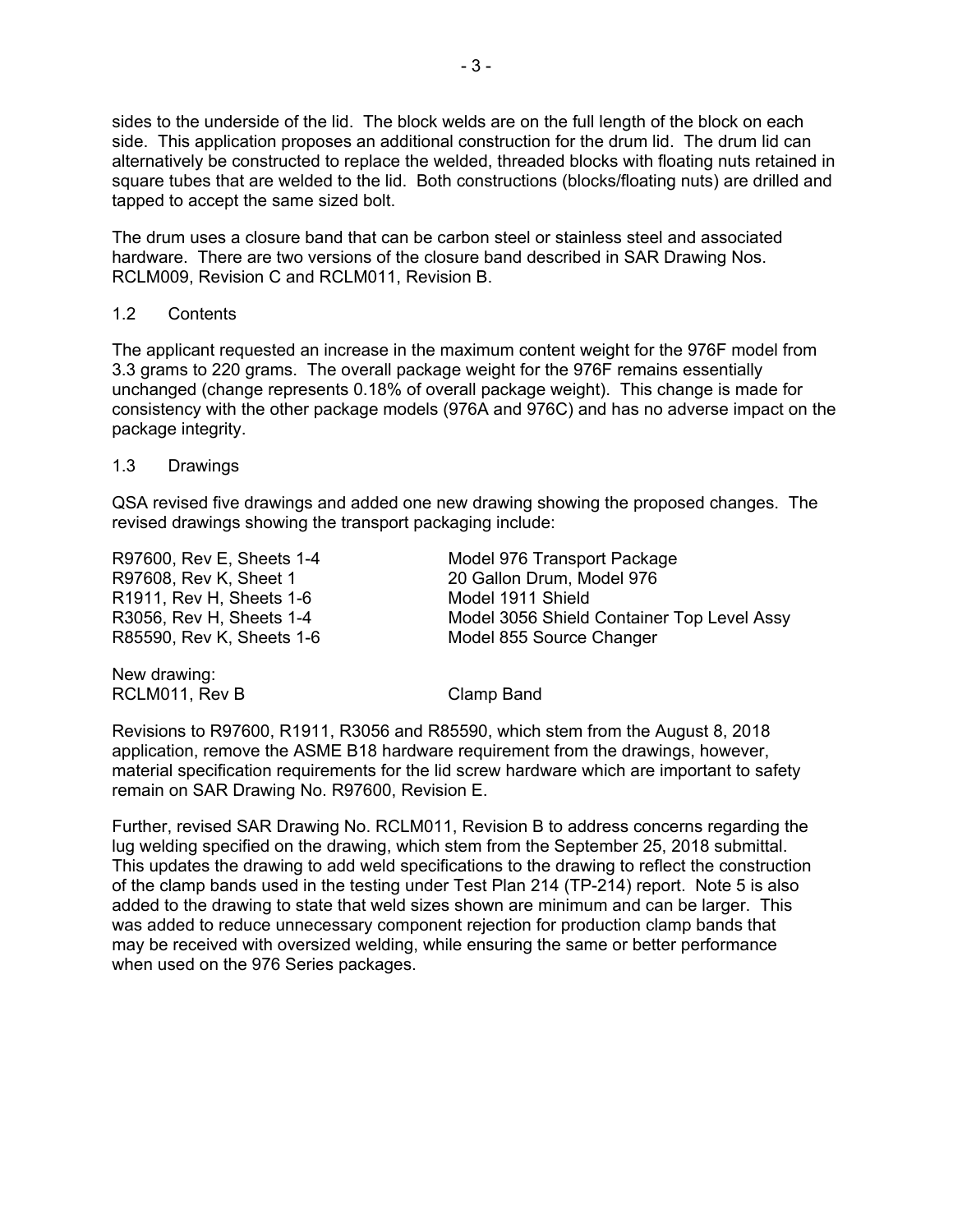# **2.0 STRUCTURAL AND MATERIALS EVALUATION**

The objective of the structural evaluation is to verify that the structural performance of the package is adequately demonstrated to meet the requirements of 10 CFR Part 71. The NRC staff limits the scope of the structural review to the areas of the SAR that are affected by the new contents.

In revision 9, the applicant proposed to use an alternative drum lid closure band for the Model No. 976 Series Type B(U) containers, in addition to the band currently approved under the Drawing No. RCLM009, Revision C in SAR revision 8. The applicant stated that an alternative is needed because the currently approved closure band is no longer available from its supplier, and the alternative is required to support continued shipments of this package.

In order to justify the use of the alternative drum lid closure band described in the SAR Drawing No. RCLM011 Revision B, the applicant performed a series of structural drop tests under the TP-214 program. The applicant submitted the results of the TP-214 program with conclusions that the use of the alternative drum lid closure band has no significant impact on the package performance, and that the package continues to be in compliance with Type B package standards, found in 10 CFR Part 71, for transport.

# 2.1 Normal Conditions of Transport

The applicant performed six drop tests under normal conditions of transport in the TP-214 program to assess an alternate clamp band construction for the transport package designs. The applicant stated that the test package performance was under the following configurations: (i) the same configuration as previously reviewed and accepted by the NRC, but without use of a clamp band on the drum, (ii) the same configuration as previously reviewed and accepted, but without use of a clamp band on the drum with floating nuts replacing the fixed nuts which were welded to the cover, and (iii) the same configuration as previously reviewed and accepted, but with the approved clamp band replaced by a commercially available clamp band. More detailed information regarding the test configuration, orientation, results and evaluation criteria for the TP-214 program, as well as the previously accepted TP-90 and TP-163 programs, were provided in SAR Section 2.12.

Those six drop tests with the package configuration and test results are provided in Table 1 of this SER.

Based on the drop test results from the TP-214 program, as well as the previously accepted test results from the TP-90 and TP-163 programs, the applicant made an assessment that the use of the alternative drum lid closure band will not adversely impact the structural performance of the Model 976 packages. The NRC staff reviewed the applicant's test plan, test results, evaluation criteria and the assessment. Based on the review, the NRC staff determines that the use of the alternative drum lid closure band described in the SAR Drawing No. RCLM011 Revision B is acceptable, and it complies with the requirements of 10 CFR 71.71(c)(7).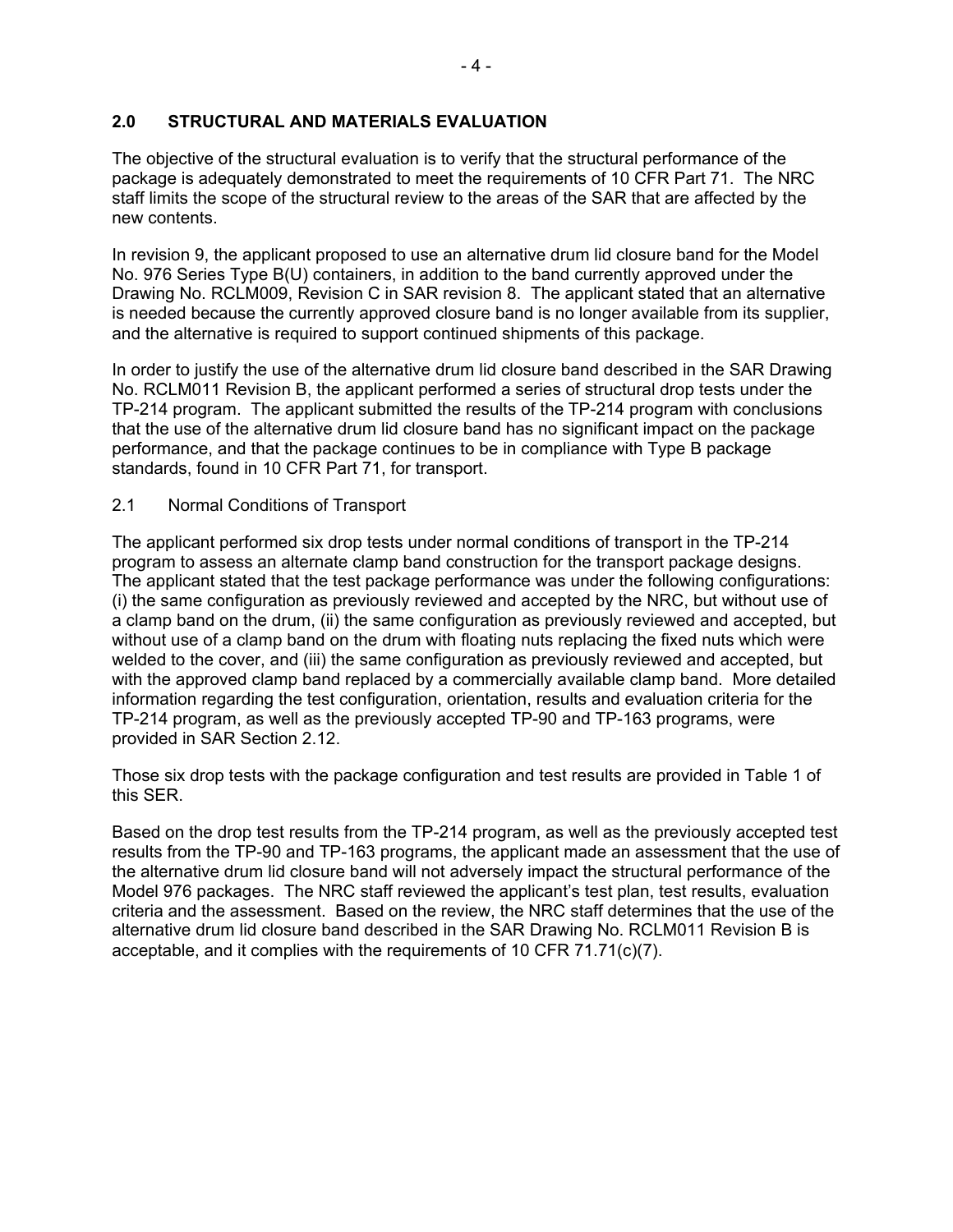| <b>Specimen</b> | <b>Test Performed</b>                                                     | <b>Test Results</b>                                                                                                 |
|-----------------|---------------------------------------------------------------------------|---------------------------------------------------------------------------------------------------------------------|
| Test No. 1      | Without clamp band                                                        | No damage identified. Cover remained<br>secured, bolts intact, no lid/base gaps.                                    |
| Test No. 2      | Without clamp band                                                        | Slightly crushed cover and drum edge, about<br>0.5-inch. Cover remained secured, bolts<br>intact, no lid/base gaps. |
| Test No. 3      | Without clamp band                                                        | No damage identified. Cover remained<br>secured, bolts intact, no lid/base gaps.                                    |
| Test No. 4      | Without clamp band                                                        | Slight flattening of drum outer wall. Cover<br>remained secured, bolts intact, no lid/base<br>gaps.                 |
| Test No. 5      | Without clamp band fixed lid<br>nuts replaced with floating lid<br>nuts   | Minor crushed cover and drum edge. Cover<br>remained secured, bolts intact, no lid/base<br>gaps.                    |
| Test No. 6      | Approved clamp band replaced<br>with commercially available<br>clamp band | Minor crushed cover and drum edge. Cover<br>remained secured, bolts intact and no<br>lid/base gaps.                 |

**Table 1: Summary of the Test Results under Normal Conditions from the TP-214 Program** 

# 2.2 Hypothetical Accident Conditions of Transport

Six drop tests were performed under the hypothetical accident conditions for the TP-214 program to assess an alternate clamp band construction for the transport package designs. The test specimens consisting of separate drum/cork inserts with a shield container were tested to the free drop and puncture tests. The applicant indicated that the Model 855 shield containers were used in two previous separate free drop and puncture tests under Test Plan 90 (TP-90) program, which was previously reviewed and accepted by the NRC staff.

Those six drop tests with the drop orientations and test results are provided in Table 2 of this SER.

The applicant observed that the three test specimens (Test No. 2, Test No. 5 and Test No. 6) showed sustained pronounced deformation at the cover edge; however, the applicant also observed that: (i) the covers for all test specimen remained attached to their drums, and (ii) the source assemblies contained within the Model 855 shielded container were unaffected and fully secured.

Based on the drop test results from the TP-214 program, as well as the previous test results from the TP-90 and TP-163 programs, the applicant made an assessment that the use of the alternative drum lid closure band would not adversely impact the structural performance of the Model 976 packages under the hypothetical accident conditions.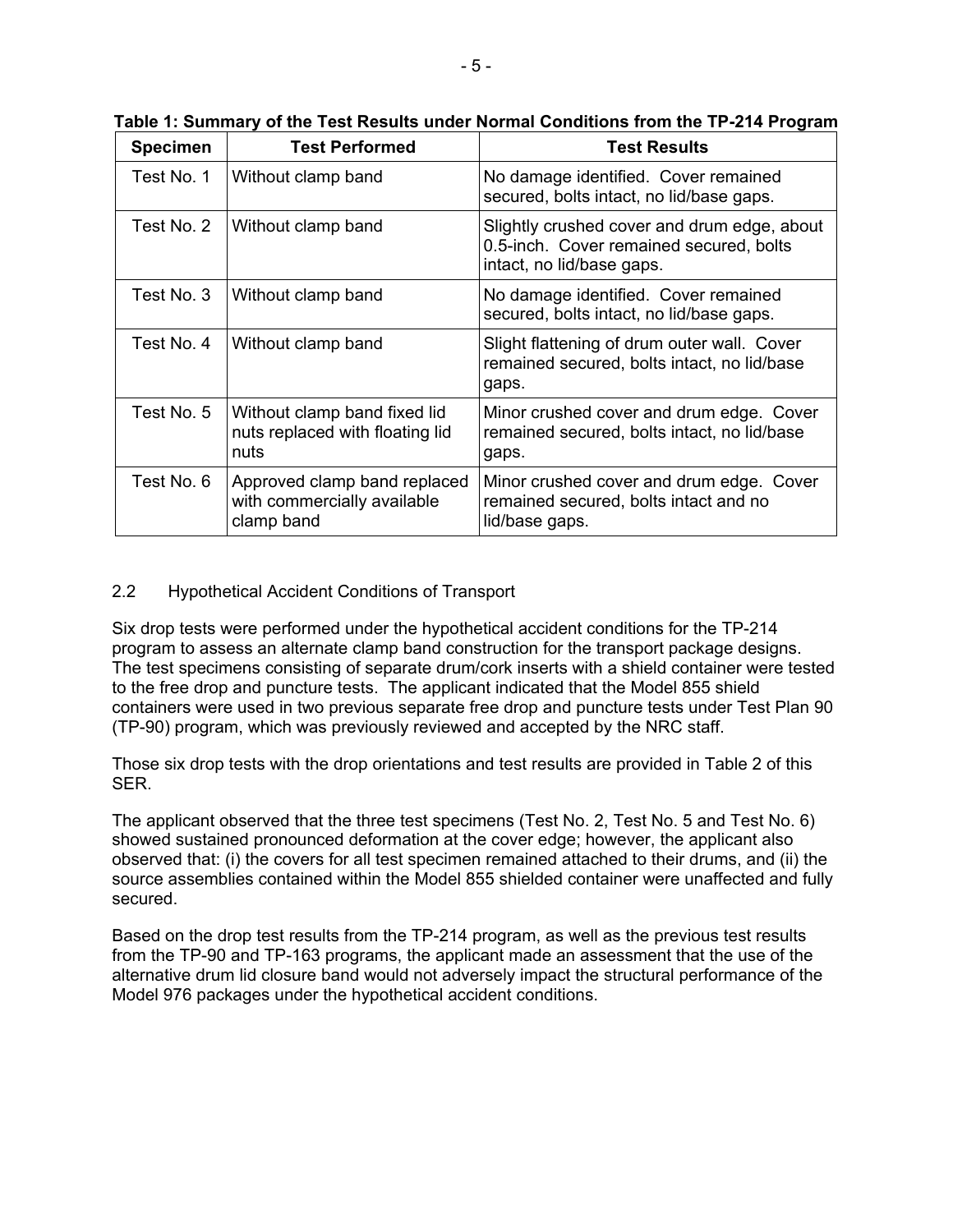| <b>Specimen</b> | <b>Test Performed</b>                                         | <b>Test Results</b>                                                                                                                                                                                                               |
|-----------------|---------------------------------------------------------------|-----------------------------------------------------------------------------------------------------------------------------------------------------------------------------------------------------------------------------------|
| Test No. 1      | 9 meter (30 foot) drop with<br>bottom surface orientation     | (1) Slight compression dent on outer side wall and<br>drum base.<br>(2) Cover remained secured and bolts intact.                                                                                                                  |
|                 | 1 meter (40 inch) puncture with<br>bottom surface orientation | (1) No additional damage.<br>Model 855 shield container undamaged from<br>(2)<br>post-drop inspection.                                                                                                                            |
| Test No. 2      | 9 meter (30 foot) drop with<br>bottom surface orientation     | (1)<br>Significantly crushed cover and drum edge.<br>(2) Cover remained secured, bolts intact.<br>(3) No lid/base gaps.                                                                                                           |
|                 | 1 meter (40 inch) puncture with<br>bottom surface orientation | (1)<br>No additional damage.<br>Model 855 shield container undamaged from<br>(2)<br>post-drop inspection.                                                                                                                         |
| Test No. 3      | 9 meter (30 foot) drop with<br>bottom surface orientation     | (1) Slight outer drum wall compression.<br>(2) Cover remained secured, bolts intact.<br>(3) No lid/base gaps.                                                                                                                     |
|                 | 1 meter (40 inch) puncture with<br>bottom surface orientation | No additional damage.<br>(1)<br>(2) Model 855 shield container undamaged from<br>post-drop inspection.                                                                                                                            |
| Test No. 4      | 9 meter (30 foot) drop with<br>bottom surface orientation     | Significant flattening of drum outer side wall.<br>(1)<br>Cover remained secured and bolts intact.<br>(2)<br>(3) No lid/base gaps.                                                                                                |
|                 | 1 meter (40 inch) puncture with<br>bottom surface orientation | Imprint of puncture billet on drum.<br>(1)<br>(2) No additional damage.<br>(3) Model 855 shield container undamaged from<br>post-drop inspection.                                                                                 |
| Test No. 5      | 9 meter (30 foot) drop with<br>bottom surface orientation     | Two gaps between cover and drum created<br>(1)<br>approximately 180 degrees apart. Each gap is<br>about 0.3 inch wide at maximum, about 6 inches<br>long tapering down to no gap.<br>(2) Cover remained secured and bolts intact. |
|                 | 1 meter (40 inch) puncture with<br>bottom surface orientation | (1) No additional damage.<br>(2) Model 855 shield container undamaged from<br>post-drop inspection.                                                                                                                               |
| Test No. 6      | 9 meter (30 foot) drop with<br>bottom surface orientation     | (1) Significant cover & drum edge crushed.<br>(2) Cover remained secured and bolts intact.<br>(3) No lid/base gaps.<br>Cover remained secured, bolts intact.<br>No lid/base gaps.                                                 |
|                 | 1 meter (40 inch) puncture with<br>bottom surface orientation | No additional damage.<br>(1)<br>(2) Model 855 shield container undamaged from<br>post-drop inspection.                                                                                                                            |

**Table 2 - Summary of Test Results under Hypothetical Accident Conditions from the TP-214 Program** 

The NRC staff reviewed the applicant's test plan, test results, evaluation criteria, and observations provided in the SAR Section 2.12 Appendix. Based on the review, the NRC staff determines that the use of the alternative drum lid closure band described in the SAR Drawing No. RCLM011, Revision B is acceptable under hypothetical accident conditions, and complies with the requirements of 10 CFR  $71.73(c)(1)$  and (3).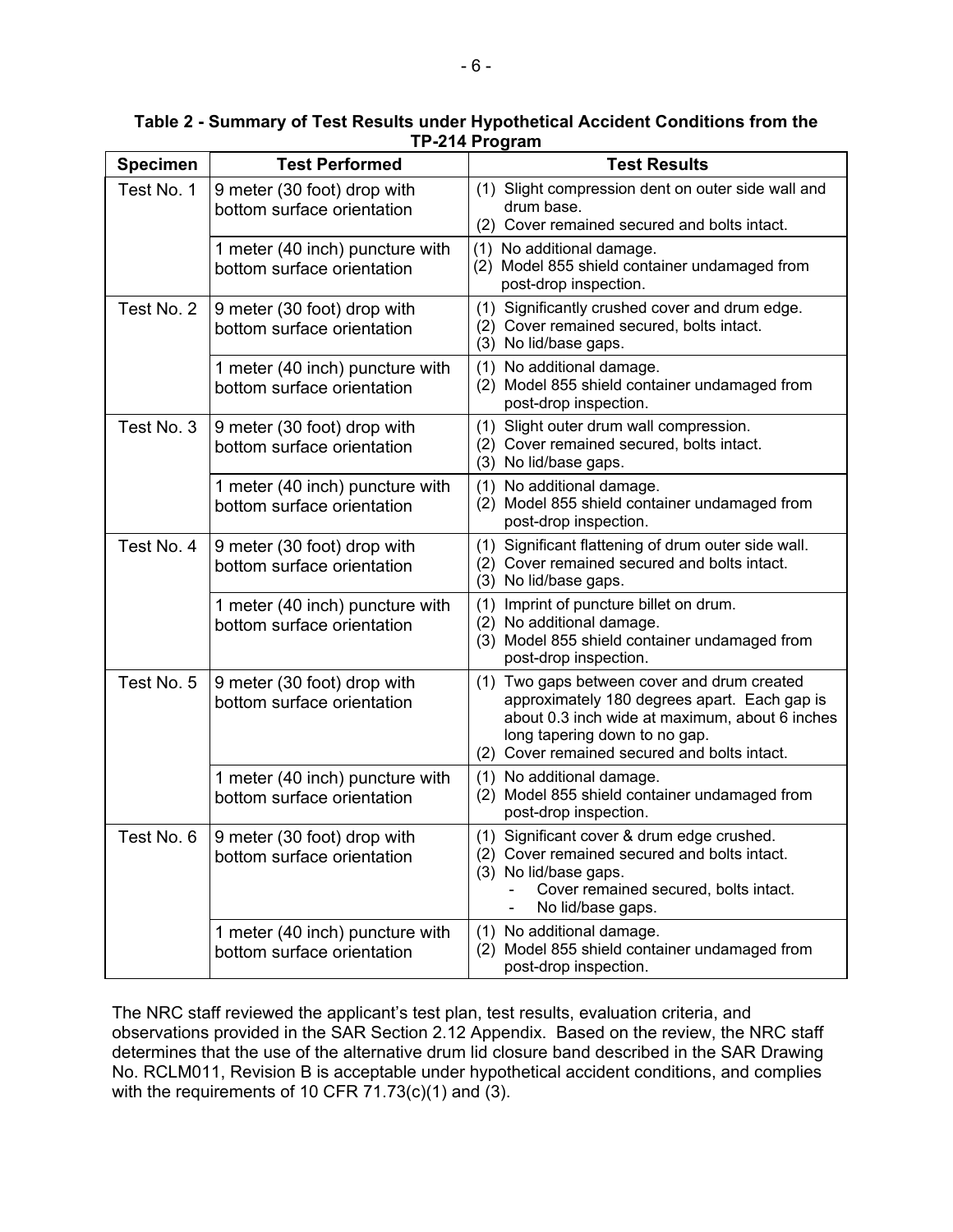#### 2.3 Materials Evaluation

The staff reviewed the amendment of the Model 976 Series package to understand any changes to the materials used in important-to-safety components. All changes impacting materials pertained to the revised certification drawings.

The various Model 976 Series package designs are differentiated based on inner shield design, spacer configurations and activity capacities. The general design of the package is a steel jacketed lead and/or depleted uranium shield container housed within a cork lined, stainless steel drum and associated lid. The drum lid and body are clamped to each other using a closure band (clamp) fabricated of either carbon steel or stainless steel and associated hardware.

In this amendment, the applicant requested approval of SAR Drawing No. RCLM011, Revision B, which details an alternative construction for the closure band used for the drum body and lid. The new closure band consists of a ring with welded lugs, which are bolted together at a pre-specified torque. The staff confirmed that the new drawing specifies minimum mechanical properties for the closure band ring and lugs. Further, the staff confirmed that the weld specification and bolt torque requirements are also properly identified in SAR Drawing No. R97600, Revision C, which in turn references SAR Drawing No. RCLM011, Revision B. The applicant provided TP-214 to demonstrate the structural performance of the package with the alternate drum lid closure band - see Section 2 of this SER. The test specimens used in TP-214 were constructed in accordance with the application's drawings and certificate holder's approved quality assurance program. Therefore, the materials used for testing reflect those that would be used for transport and considered acceptable for accurately demonstrating package performance.

As part of the addition of SAR Drawing No. RCLM011, Revision B, the applicant also had to revise SAR Drawing No. R97600 (to Revision E) for the Model 976 transport package in order to reference the alternative drum lid closure band. The staff confirmed that the revised drawing is clear and no other revisions were made.

The applicant also submitted a revision to the stainless steel drum design (SAR Drawing No. R97608, Revision K), which allows for an alternate construction of the drum lid to replace the current welded, threaded blocks with a welded stainless steel tube housing threaded floating nuts. The staff verified that the revised drawing includes weld specification and inspection, as well as material requirements for the square tube and floating nut components of the drum lid. The applicant provided TP-214 to demonstrate the structural performance of the alternate construction of the revised drum lid - see Structural Evaluation of this SER. The test specimens used in TP-214 were constructed in accordance with the application's drawings and certificate holder's approved quality assurance program. Therefore, the materials used for testing reflect those that would be used for transport and considered acceptable for accurately demonstrating package performance.

The staff notes that TP-214 also included testing of a package configured without a closure band, i.e., with just the bolt down cover. The intent of the testing was to determine if the closure band is necessary to ensure compliance with the requirements of 10 CFR Part 71. After evaluating the results of the testing, the applicant concluded this configuration may not meet all requirements of 10 CFR Part 71. Additional thermal testing would be required to make a full assessment. Therefore, the staff notes that the clamp continues to be important to safety, other than the specific clamp subcomponents identified in the SAR Drawing No. RCLM011,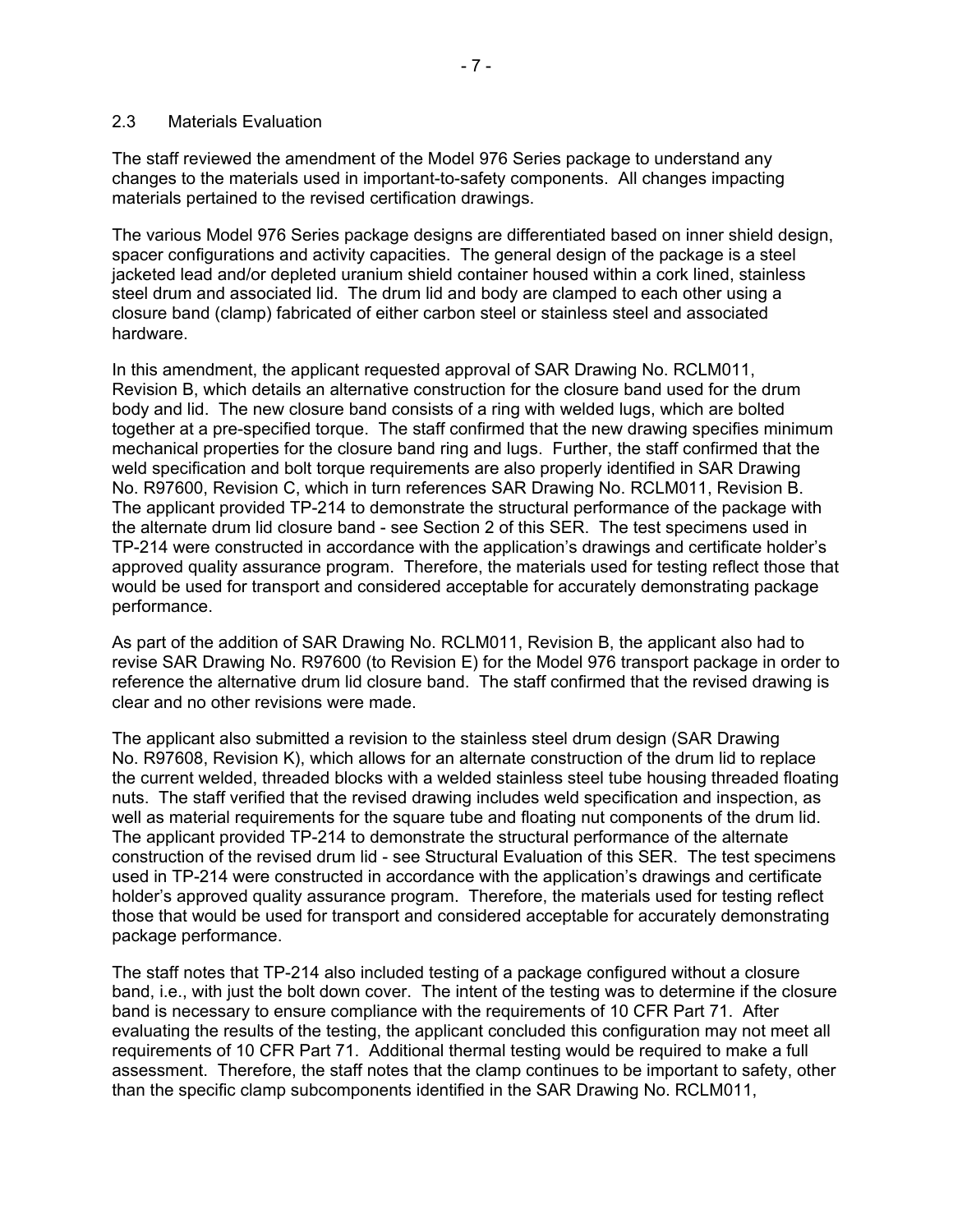Revision B. The staff confirmed that SAR Drawing No. RCLM011, Revision B is consistent with this conclusion.

## 2.4 Evaluation Findings

Based on review of the statements and presentations in the application, the NRC staff determined that the applicant adequately described and evaluated the use of the alternative drum lid closure band and demonstrated that it has no significant impact on the package performance. The NRC staff concludes that the package maintains adequate structural integrity to meet the structural requirements in 10 CFR Part 71.

Based on a review of the statements and representations in the application, the NRC staff concludes that the structural design has been adequately described and evaluated, and that the package has adequate structural integrity to meet the requirements of 10 CFR Part 71.

### **3.0 THERMAL EVALUATION**

There were no changes that affected the package's thermal evaluation.

### **4.0 CONTAINMENT**

There were no changes that affected the package's containment evaluation.

### **5.0 SHIELDING EVALUATION**

The objective of this review is to verify that the 976 series package provides adequate protection against direct radiation from its contents and that the package design meets the external radiation requirements of 10 CFR Part 71 under normal conditions of transport and hypothetical accident conditions.

As part of the amendment, the applicant proposed the following change:

*"Revised Maximum content weight (grams) for 976F from 3.3 to 220. Content weight for the 976F can be similar to the 976C based on sources transported. The overall package weight for the 976F remains unchanged. This change is made for consistency and has no adverse impact on the package integrity"* 

The applicant didn't provide any shielding calculation for increasing content from 3 grams to 220 grams. The staff reviewed the Model No. 976F package configuration as modified in the amendment and previous amendments. The package weights and isotope maximum capacities for the 976F is shown in SAR Table 1. The isotope maximum capacity remain the same as previous approved amendments. The weight of the package is 119 kg and adding 220 grams content, does not change overall weight. The structure of the content of the Model No. 976 series was not credited in the previous amendments in shielding analyses. Therefore the shielding analyses for increase in weight of content is the same as previous amendments. Therefore, based upon these considerations, the staff has a reasonable assurance that the Model No. 976F package configuration, as modified, meets the radiation requirements of 10 CFR Part 71.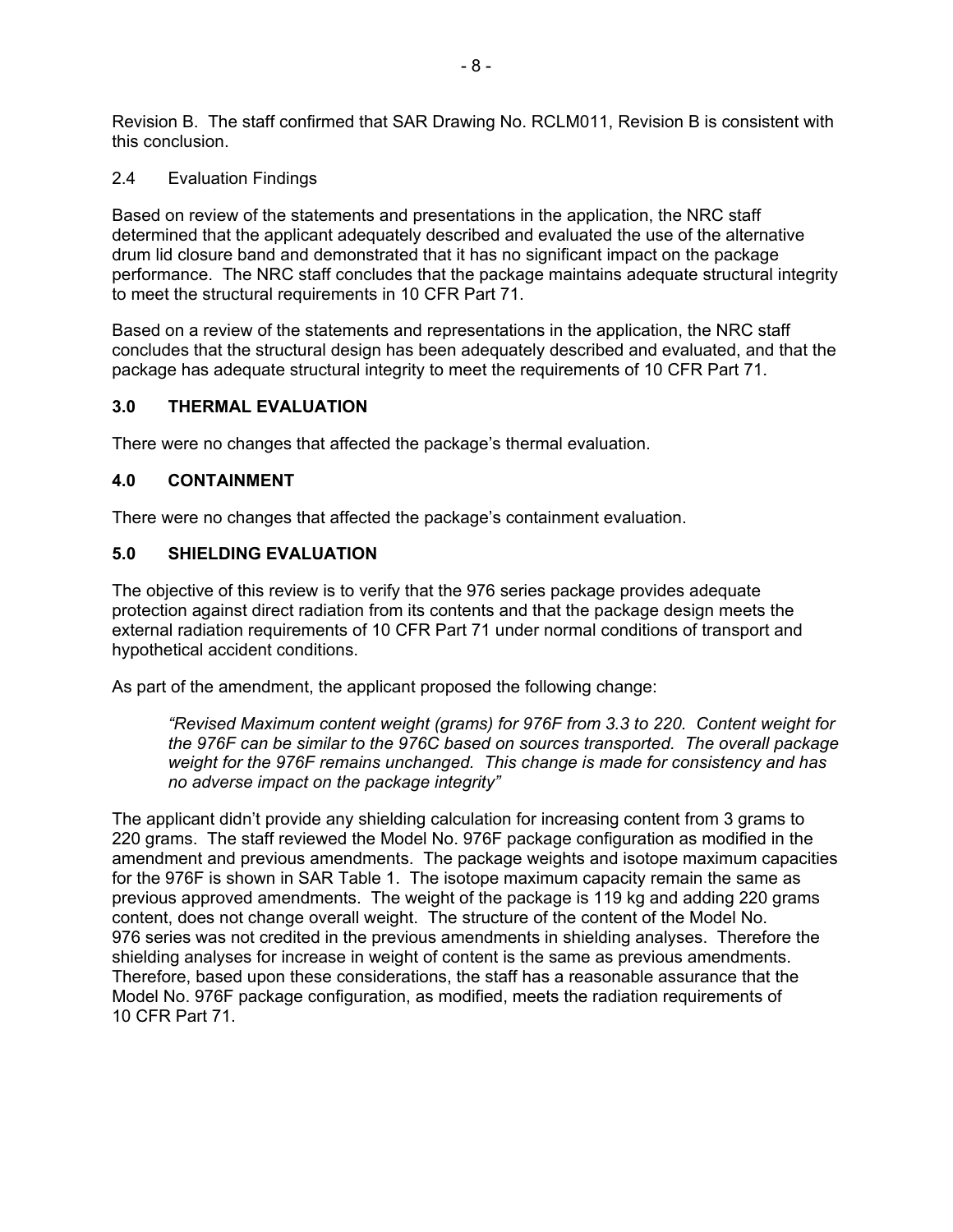## **6.0 CRITICALITY EVALUATION**

There were no changes that affected the package's criticality evaluation.

# **7.0 PACKAGE OPERATIONS**

The applicant made changes in Chapter 7 of the application related to the lid closure band alternatives to ensure that the package will be prepared for shipment and operated in a manner consistent with the package design.

The primary changes to SAR Chapter 7 include ensuring proper verification of the address lid closure band alternatives (lid closure blocks or floating nuts). The procedure involves very similar steps to that of the lid closure blocks which were already accounted for with the package. Additional details can be found in the revised drawings themselves, SAR Drawing Nos. RCLM009, Revision C and RCLM011, Revision B.

7.1 Findings

The staff confirmed that the operating procedures include appropriate language to verify that proper verification has taken place.

The staff reviewed and evaluated the revised procedures for the lid closure band alternatives. Based on the statements and representations in the application, the staff concluded that the package operations meet the requirements of 10 CFR Part 71, and that they are adequate to assure the package will be operated in a manner consistent with its evaluation for approval. Further, the certificate is conditioned to specify that the package must be prepared for shipment and operated in accordance with the Operating Procedures in Chapter 7 of the SAR, as supplemented.

# **8.0 ACCEPTANCE TESTS AND MAINTENANCE PROGRAM REVIEW**

Chapter 8 of the application identifies the acceptance tests and maintenance programs to be conducted on the Model No. 976 series package and verifies their compliance with the requirements of 10 CFR Part 71.

#### **9.0 CONDITIONS**

The staff made editorial changes to improve the readability of the CoC. The CoC includes the following condition(s) of approval:

The following new and revised drawings were incorporated into the certificate of compliance:

The revised drawings showing the transport packaging include:

| R97600, Sheets 1-4, Rev E | Model 976 Transport Package                |
|---------------------------|--------------------------------------------|
| R97608, Sheet 1, Rev K    | 20 Gallon Drum, Model 976                  |
| R1911, Sheets 1-6, Rev H  | Model 1911 Shield                          |
| R3056, Sheets 1-4, Rev H  | Model 3056 Shield Container Top Level Assy |
| R85590, Sheets 1-6, Rev K | Model 855 Source Changer                   |
|                           |                                            |

New drawing: RCLM011, Rev B Clamp Band